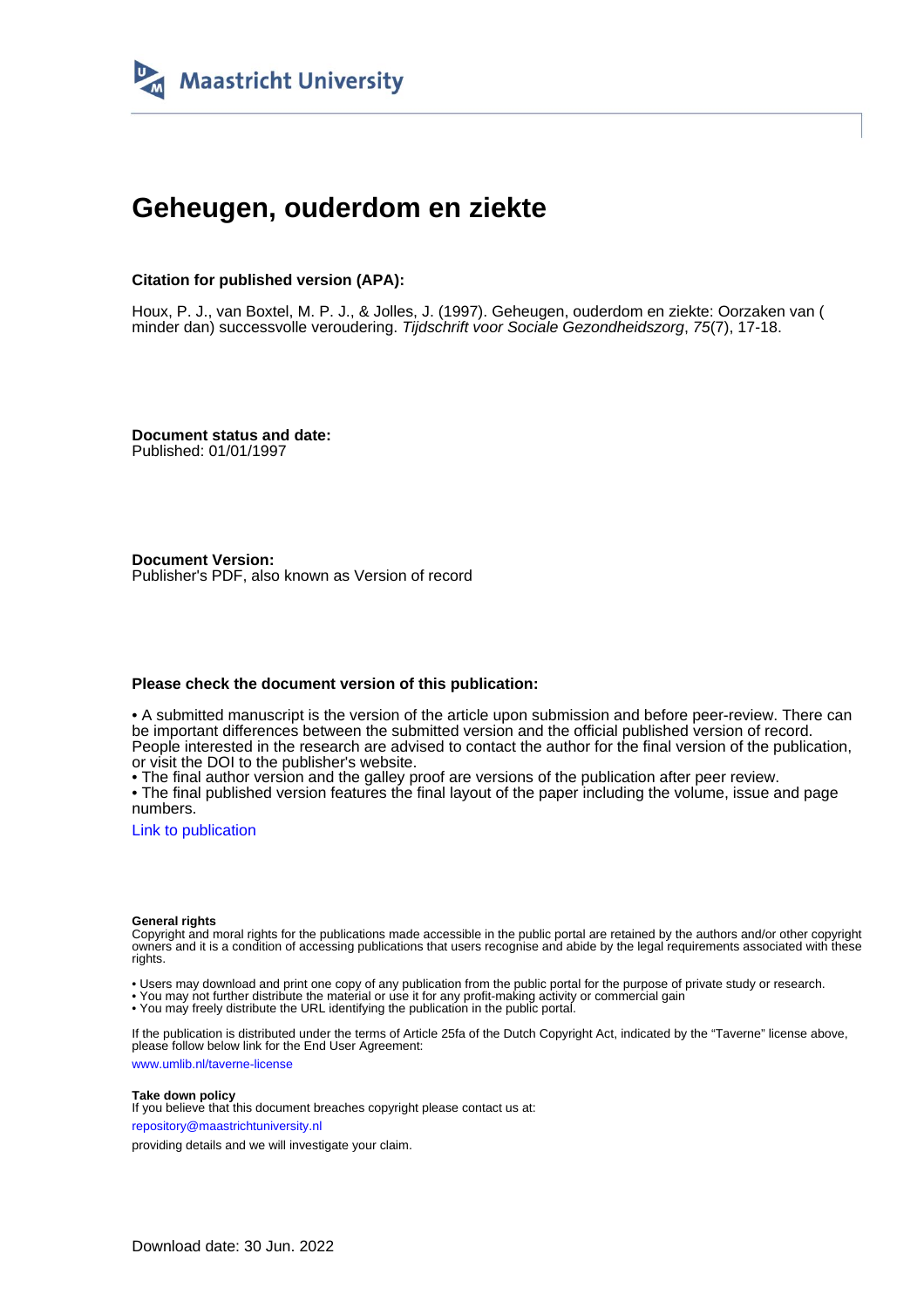sociale relaties en ontvangen emotionele steun waren zwakker of afwezig bij ouderen zonder chronische ziekten. Dit wijst erop dat deze aspecten vooral belangrijk zijn voor de geestelijke gezondheid indien mensen blootstaan aan stress ten gevolge van chronische ziekten (en dus gekenmerkt kunnen worden als 'stress buffer effecten'). Overigens lijken deze effecten enigermate afhankelijk te zijn van de aard van de chronische ziekte en lijken zij sterker wanneer de ziekte ernstiger is.

Ten aanzien van sterfte wordt gevonden dat veel ontvangen emotionele steun, weinig eenzaamheidsgevoelens en een sterk gevoel van 'mastery' gerelateerd zijn aan een lager sterfterisico. Zo bleek dat de overlijdenskans voor zeer eenzame ouderen en ouderen met weinig emotionele steun twee keer groter was dan die van ouderen die niet eenzaam zijn en ouderen met veel emotionele steun. De gevonden effecten waren echter niet specifiek

voor ouderen met chronische ziekten maar werden eveneens gevonden voor ouderen zonder ziekten en kunnen dus gekenmerkt worden als 'directe effecten'.

#### Conclusie

Sociale steun en persoonlijke coping bronnen blijken dus gunstige effecten te hebben voor zowel de geestelijke gezondheid (mate van depressiviteit) als de lichamelijke gezondheid (sterfterisico) van chronisch zieke ouderen. Medische technologie en hulp zijn niet voldoende voor een goede gezondheid; ook de psychosociale aspecten van de patiënt spelen een rol.

#### Correspondentie-adres

Dr B.W.J.H. Penninx, Instituut voor Extramuraal Geneeskundig Onderzoek, Vrije Universiteit Amsterdam, de Boelelaan 1081C. 1081 HV Amsterdam

## Geheugen, ouderdom en ziekte: oorzaken van (minder dan) succesvolle cognitieve veroudering

P.J. Houx, M.P.J. van Boxtel, J. Jolles, Instituut Hersenen en Gedrag, Universiteit Maastricht

De met de leeftijd samenhangende achteruitgang van geheugen en andere cognitieve functies, is een aspect van menselijk functioneren dat een zeer grote mate van interindividuele variatie vertoont. Dit met voorbijgaan aan pathologische vormen van veroudering, waarvan dementie het vaakst voorkomende voorbeeld is. Sommige individuen vertonen al voor hun zeventigste duidelijke problemen met onthouden of plannen maken en verzinken in inertie. Anderen vertonen tot ruim voorbij hun tachtigste nog initiatief om iets nieuws te ondernemen, volgen cursussen of spelen bridge, om maar niet te spreken over de zeer zeldzame gevallen van 100-jarigen die boeken schrijven. Deze cognitief zeer actieve mensen vormen evenals de dementen een minderheid. Het hart van het onderzoeksprogramma Maastricht Aging Study (MAAS) richt zich op de meerderheid: ouderen die min of meer normaal, dat wil zeggen gangbaar, functioneren. Wat bepaalt of hun geheugen achteruit gaat?

#### Onderzoek naar cognitie

Het belang van het in kaart brengen van ouderdomgerelateerde cognitieve achteruitgang wordt geïllustreerd door het gegeven dat veel onderzoek laat zien dat cognitie de belangrijkste bepalende factor is voor verlies van onafhankelijkheid en zelfstandigheid. Dit blijkt niet alleen te gelden voor de gevallen waarbij dementie in het spel is, maar ook voor minder extreme vormen van cognitieve achteruitgang. Dit betekent voor het gerontologisch onderzoek dat cognitie niet uitsluitend als afhankelijke variabele moet worden gezien, maar ook als voorspellende variabele van de kwaliteit van leven van ouderen.

Het onderzoeksprogramma MAAS richt zich in hoofdzaak op cognitie. Van 1992 tot 1996 is er bij bijna tweeduizend mensen van 25 tot 80 jaar oud een uitgebreid neurocognitief onderzoek afgenomen. Daarnaast is er een ruime hoeveelheid informatie verzameld over sociale omstandigheden, achtergrond en medisch-biologische gegevens. Voorts zijn er van een deel van de steekproef reeds 3-jaars follow-upgegevens beschikbaar. Deze eerste follow-upmeting zal eind 1998 voltooid zijn voor het deel van de baseline-steekproef met leeftijden boven de 50. In 1999 start de 6-jaars follow upmeting voor de gehele steekproef.

#### Enkele resultaten

Eerder uitgevoerd, kleiner onderzoek liet zien dat er een sterke samenhang was tussen het voorkomen van biologische factoren die het optimaal functioneren van het brein kunnen aantasten (Biological Life Events, BLE) en cognitieve functies. Normale, gezonde mensen die bijvoorbeeld ooit enkele operaties onder narcose hadden ondergaan of een lichte hersenschudding hadden doorgemaakt, presteerden duidelijk minder op bijna alle gebruikte cognitieve taken. Bovendien werd dit verschil groter naarmate de onderzochte vrijwilligers ouder waren.

Recent 5-jaars follow-uponderzoek bij deze laatste populatie liet zien dat mensen met BLE ook individueel veel sterker achteruit gegaan waren dan mensen zonder BLE. Hieruit kan worden geconcludeerd dat veroudering niet noodzakelijk met -cognitieve - gebreken hoeft te komen. Leeftijdgerelateerde achteruitgang bleek eerder een gezondheidgerelateerde achteruitgang. Vooral voor geheugen bleek dit het geval: er waren 80-jarigen wier geheugenprestatie niet onderdeed voor die van studenten.

Deze duidelijke samenhang tussen gezondheid en cognitie kwam uit de baseline-meting van MAAS minder eenduidig naar voren, hoewel ook in deze populatie sterke evidentie voor de BLE-hypothese bestond. Zo bleek diabetes, ongeacht de ouderdom, iemands leeftijd in cognitieve zin met ruim 20 jaar te verhogen.